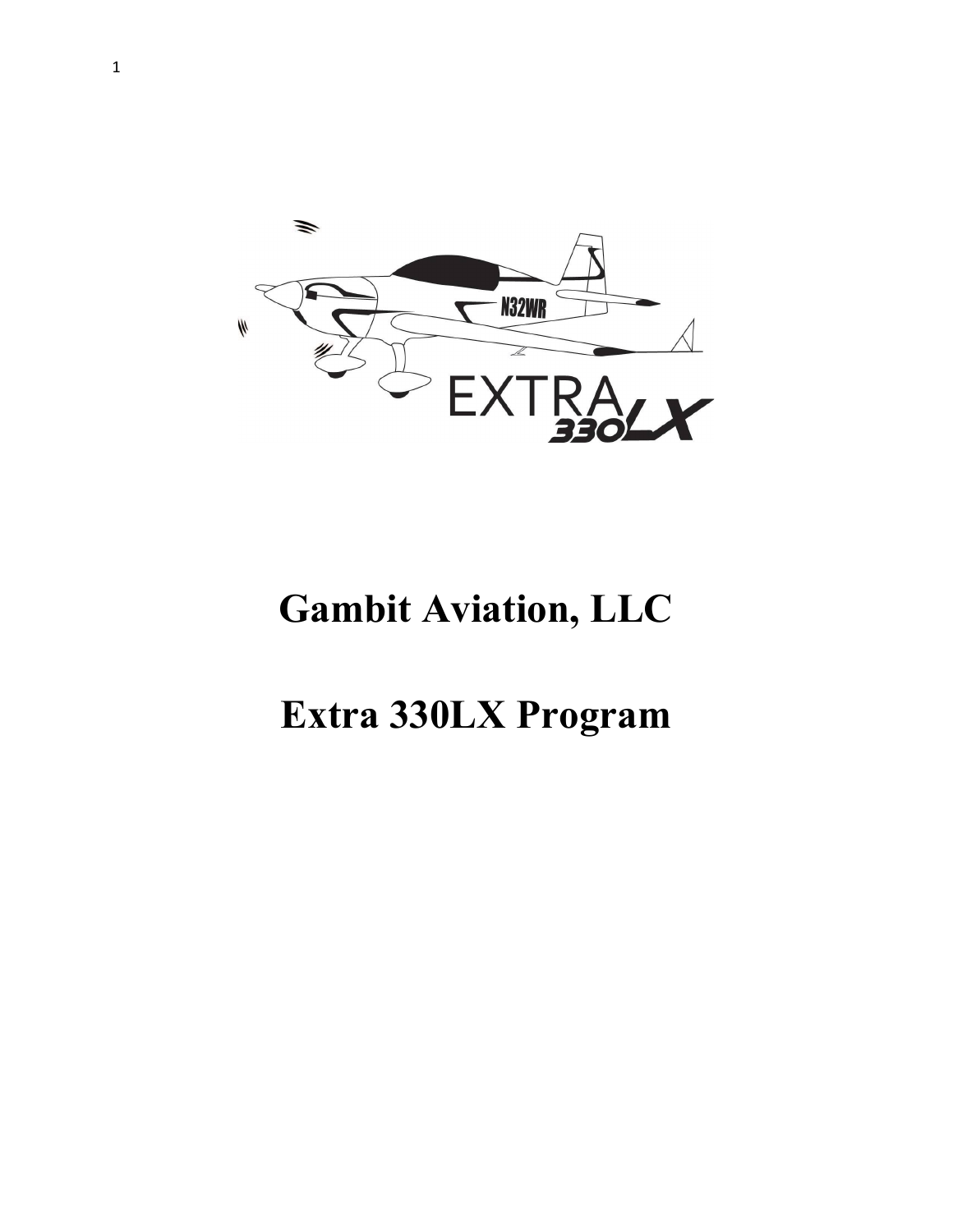## **COURSE OBJECTIVE:**

Upon completion of the EA330LX checkout course, the student will have the skillset required to safely operate the aircraft as Pilot-In-Command accordance with Gambit Aviation, LLC's Standard Operating Procedures as a solo renter.

## **OVERVIEW & PREREQUISITES:**

This syllabus is designed for the career oriented student. It should contain clear and concise details of what will be worked on, goals, and completion standards. In order to use this syllabus effectively, it will require the student to fly a minimum of 3 times per week until completion. Student scheduled, aircraft availability, weather, and the students learning pace **may** dictate the order in which this syllabus is accomplished and the **hours** of training received. Estimated total of ground and flight time **may vary depending on the rental plan**. To be a member of the program, the student must have…

- 500 hours of TOTAL TIME
- A tailwheel endorsement
	- o 25 hours of tailwheel time
- A high performance endorsement

#### **COMPLETION STANDARDS FOR SOLO FLIGHT:**

- 10 hours of flight training (DUAL) in the Extra 330LX to include...
	- o High Performance Taildragger Transition Training
	- o Upset Prevention & Recovery Training (UPRT)
	- o Loss of Control (LOC-I)
	- o Spin & Advanced Spin Series
	- o Basic/Advanced/Unlimited Aerobatics
	- o 3 hours of pattern work or 50 landings
- 3 hours of ground training to include...
	- o Systems
	- o Weight and Balance
	- o Performance
	- o Emergency Procedures
	- o Memory Items
	- o Operational Concerns
- A final "checkride" with the Chief Flight Instructor
- Once every 30 days a "re-checkout" flight must be accomplished with the Chief Flight Instructor
- Once every 90 days, the student must attend an EA330LX ground seminar held by Gambit Aviation, LLC and given by the Chief Flight Instructor.